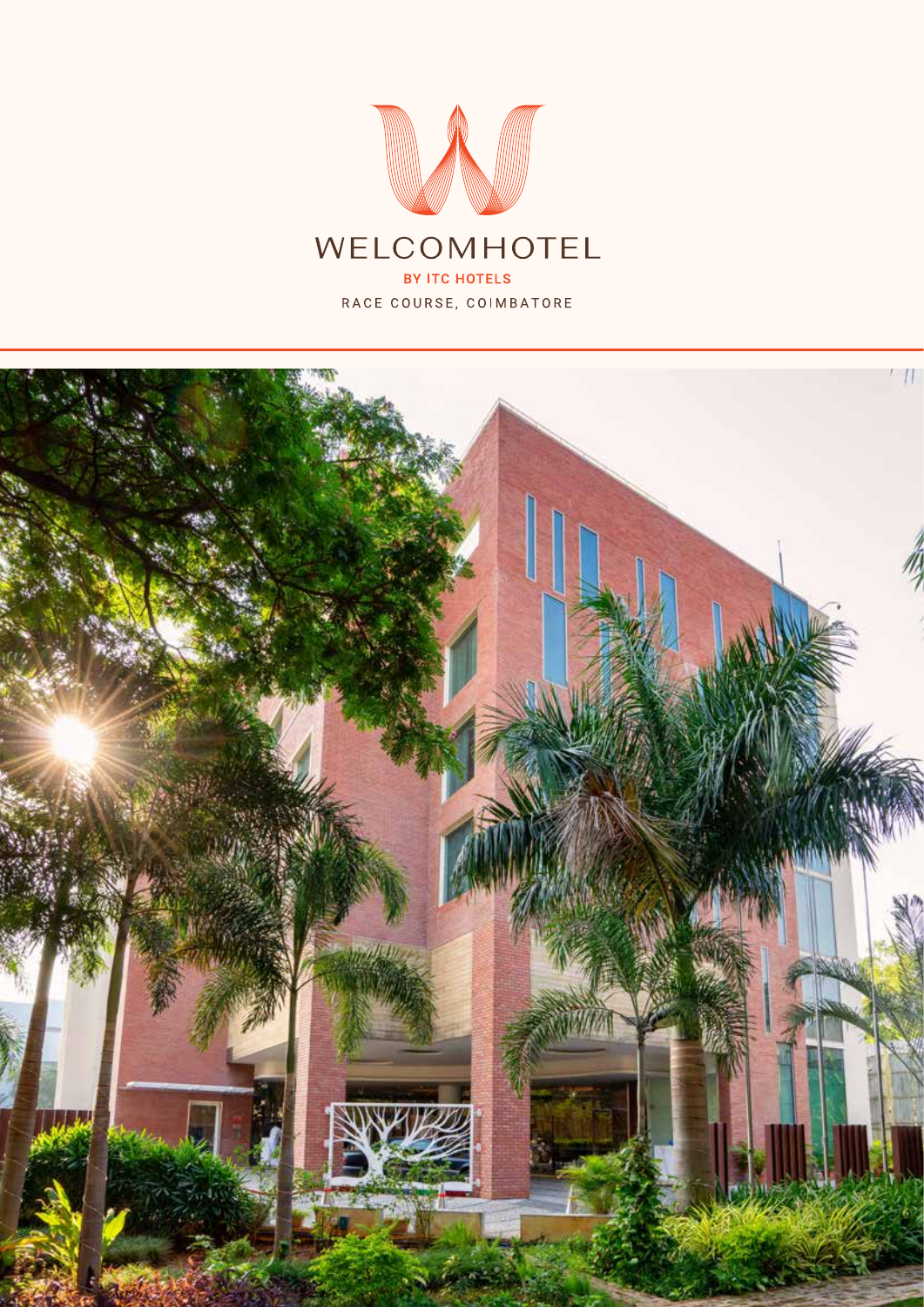

### **OVERVIEW** WELCOMHOTEL COIMBATORE

Situated on the banks of the Noyyal River and hugged by the beautiful Western Ghats, Coimbatore is a spectacular destination set against a picturesque backdrop. Known as the Manchester of South India, Coimbatore's colorful textiles and majestic temples delight tourists and locals alike.

Drawing inspiration from these glorious elements, Welcomhotel Coimbatore is the perfect juxtaposition of state-of-the-art amenities alongside intricate artistic design rooted in local cultural influences, a celebration of unique experiences with a deeper meaning.

We look forward to welcoming you with a warm, memorable stay in the nation's textile hub!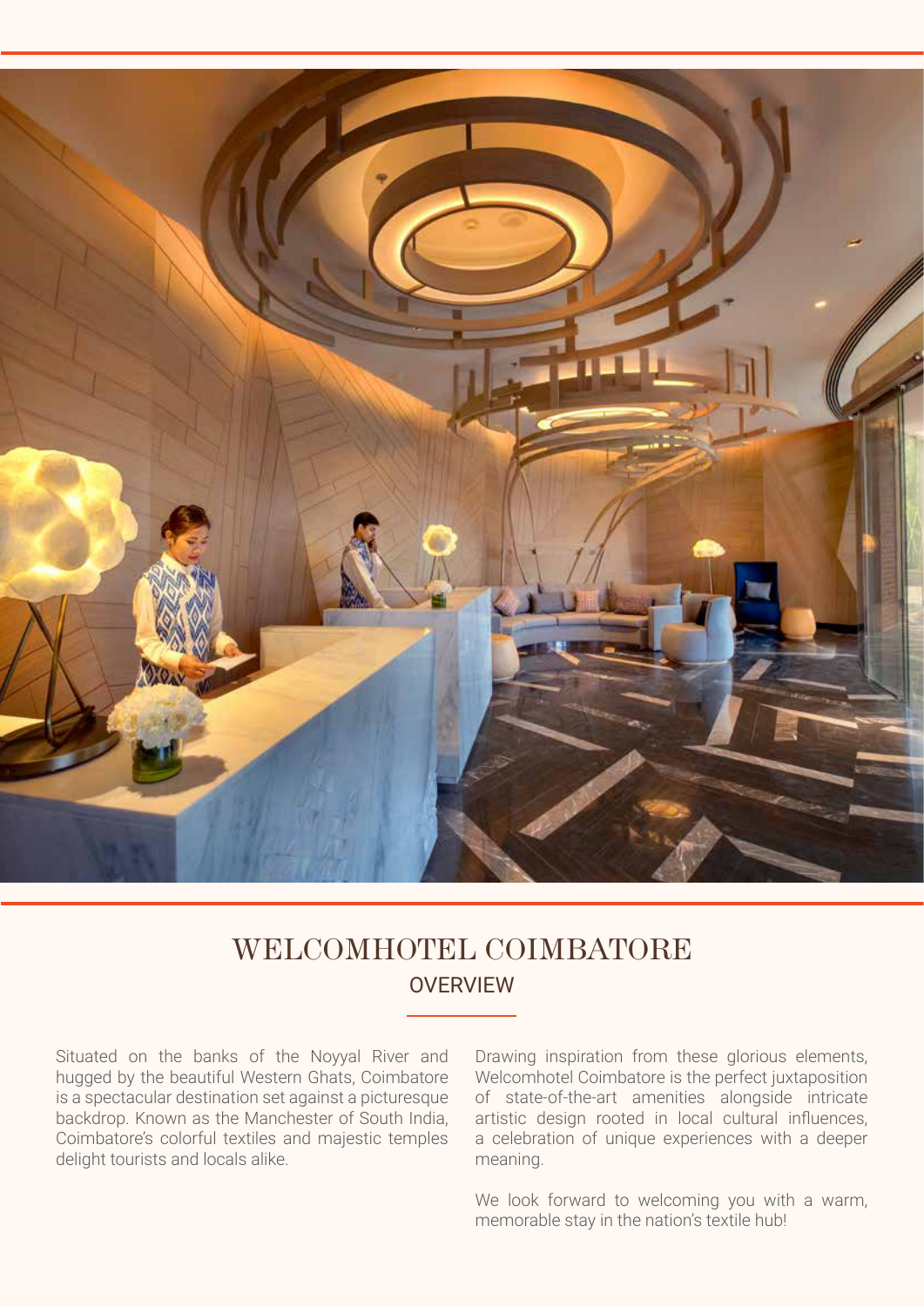## ACCOMMODATION

103 luxurious guest rooms, including 83 deluxe rooms, 16 club rooms 3 executive suites and 1 presidential suite, ranging from 31sq. m. to 160 sq.m.

All accommodations offer:

• Wired and wireless standard Internet access

• Coffee and tea making facility

• Spacious bathroom with separate shower facility, amenities and hairdryer

• Semi Smart TV

• Voicemail / speakerphone

• E newspaper

• In-room electronic safe

In addition to the above-mentioned facilities, the following features are available on a chargeable basis – mini bar, airport transfer, laundry, extra bed, 24/7 currency exchange, 24/7 in-room dining, courier and travel desk services, including ticket bookings.

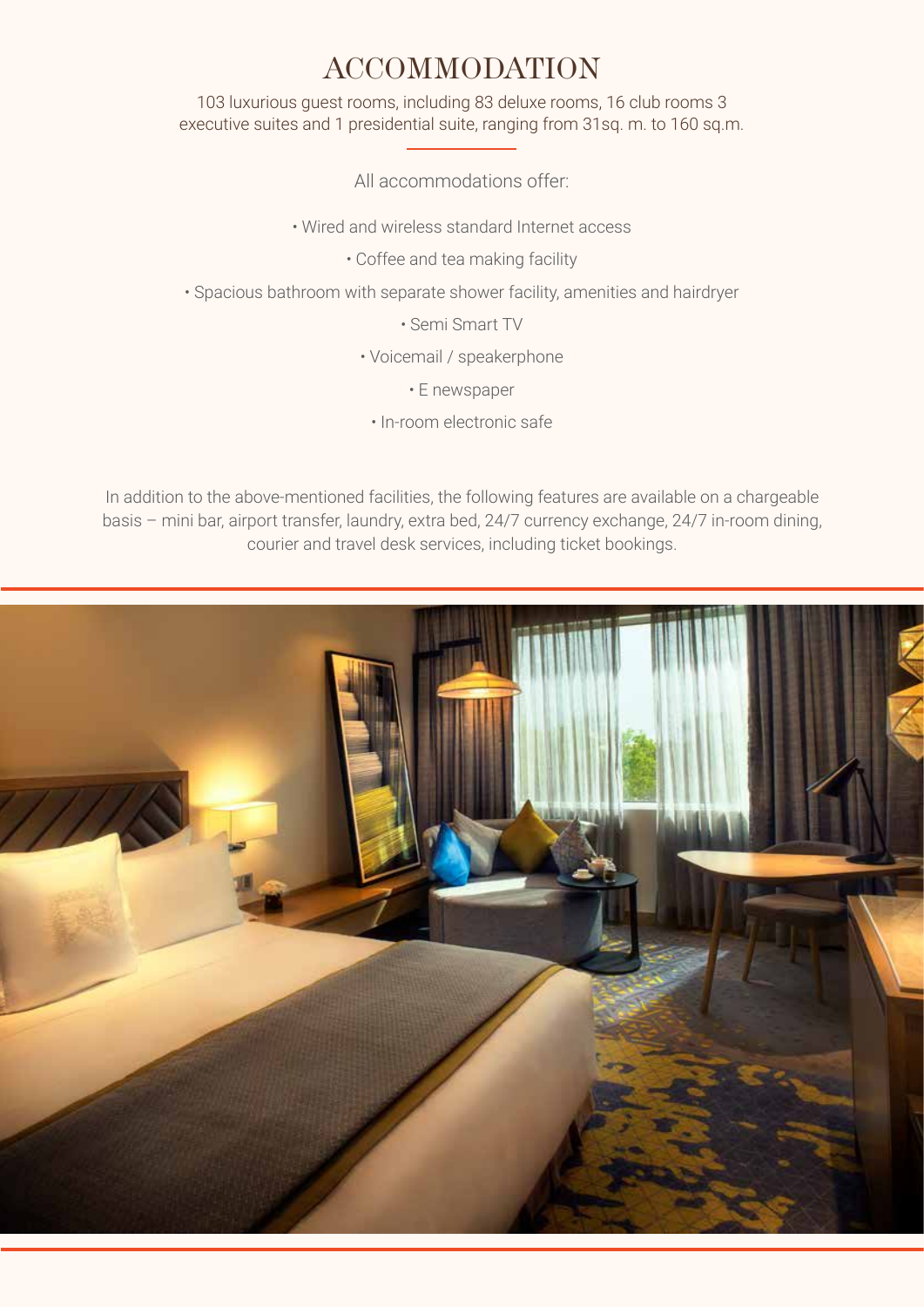

# DINING & AFTER HOURS

### • WELCOMCAFÉ KOVAI

A tribute to the magnificence of the textile city and all its colorful charm, enjoy scrumptious buffets and a la carte options, including local delicacies, from 0700 to 2330 hrs.

#### • THE COTTON BAR

Luxury spirits. exotic cocktails and delicious finger food. Unwind with some quality down-time at this vivacious bar, from 1200 to 2345hrs.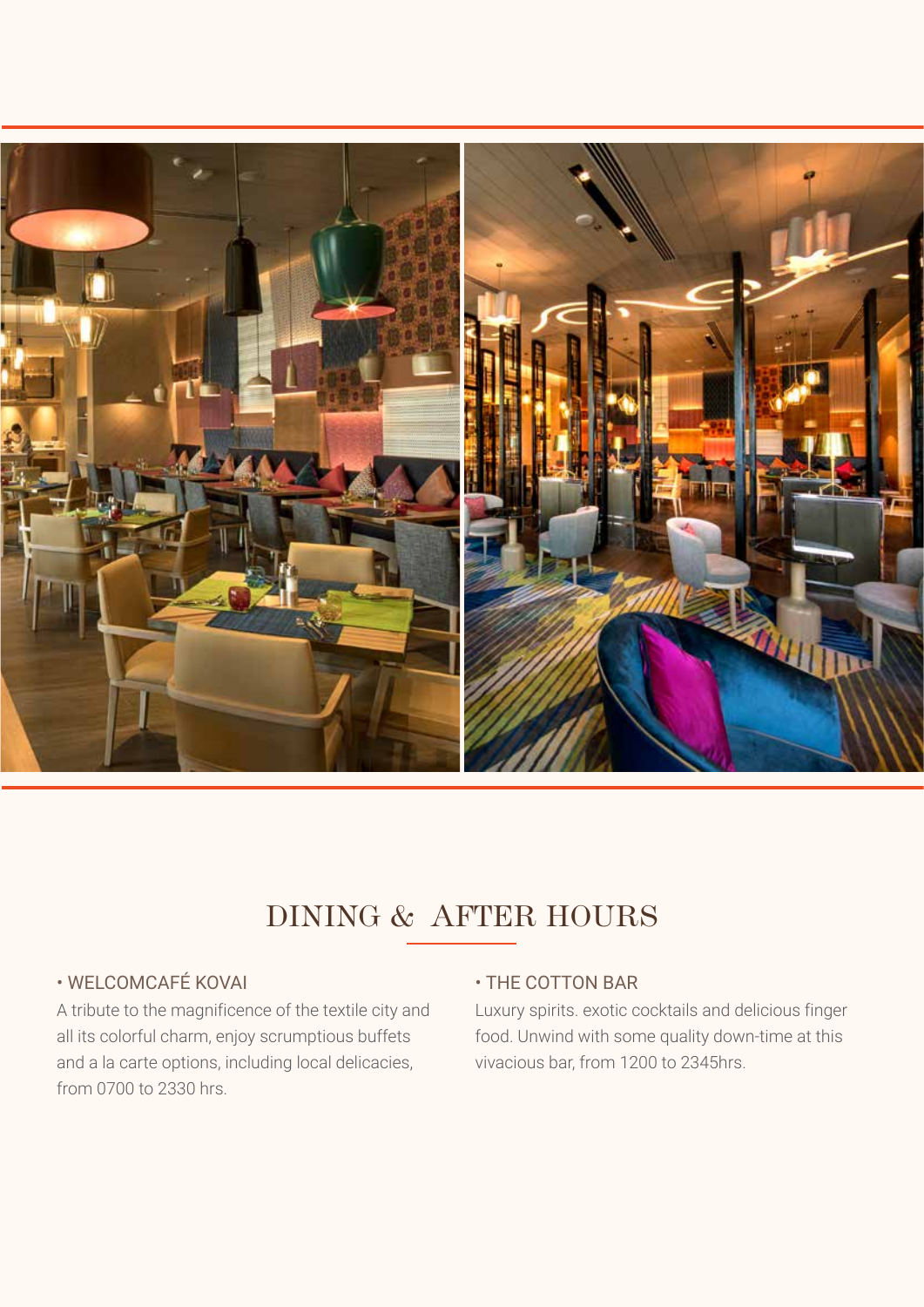# BUSINESS & BANQUETING

The following versatile sections are available for meetings, conferences, weddings and social events.

| Ballroom (combined)    | 211.132 sq. m   | accommodates up to 200 pax |
|------------------------|-----------------|----------------------------|
| Ballroom (partition 1) | 100.2112 sq. m. | accommodates up to 100 pax |
| Ballroom (partition 2) | 100.2112 sq. m. | accommodates up to 100 pax |
| Boardroom 1            | 15.59 sq. m     | accommodates up to 6 pax   |
| Boardroom 2            | 51.51 sq. m.    | accommodates up to 12 pax  |

For Business & banqueting queries, please write to: welcomhotel.coimbatore@itchotels.in

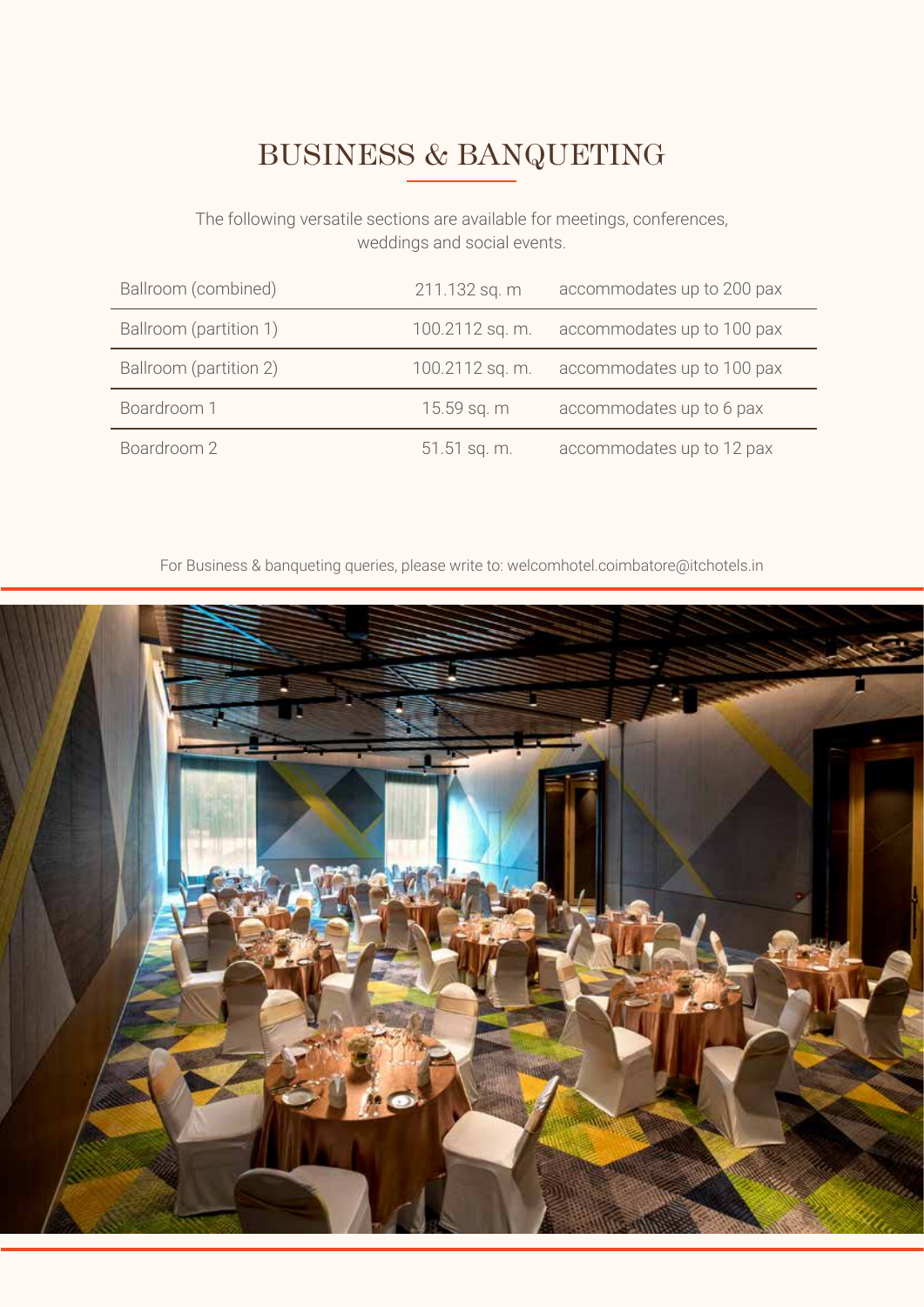

## WELLNESS - FITNESS, POOL & SPA

• Accessible 24/7, stay fit at our state-of-the-art fitness centre, Enjoy a relaxing session at our steam and sauna rooms from 8 AM to 8 PM.

• Enjoy a gorgeous city view from our rooftop swimming pool on the 15th floor, from 7 AM to 7 PM

• Relax at our signature spa, K by Kaya Kalp and indulge in eclectic massages, beauty treatments and more, from 8 AM to 8 PM